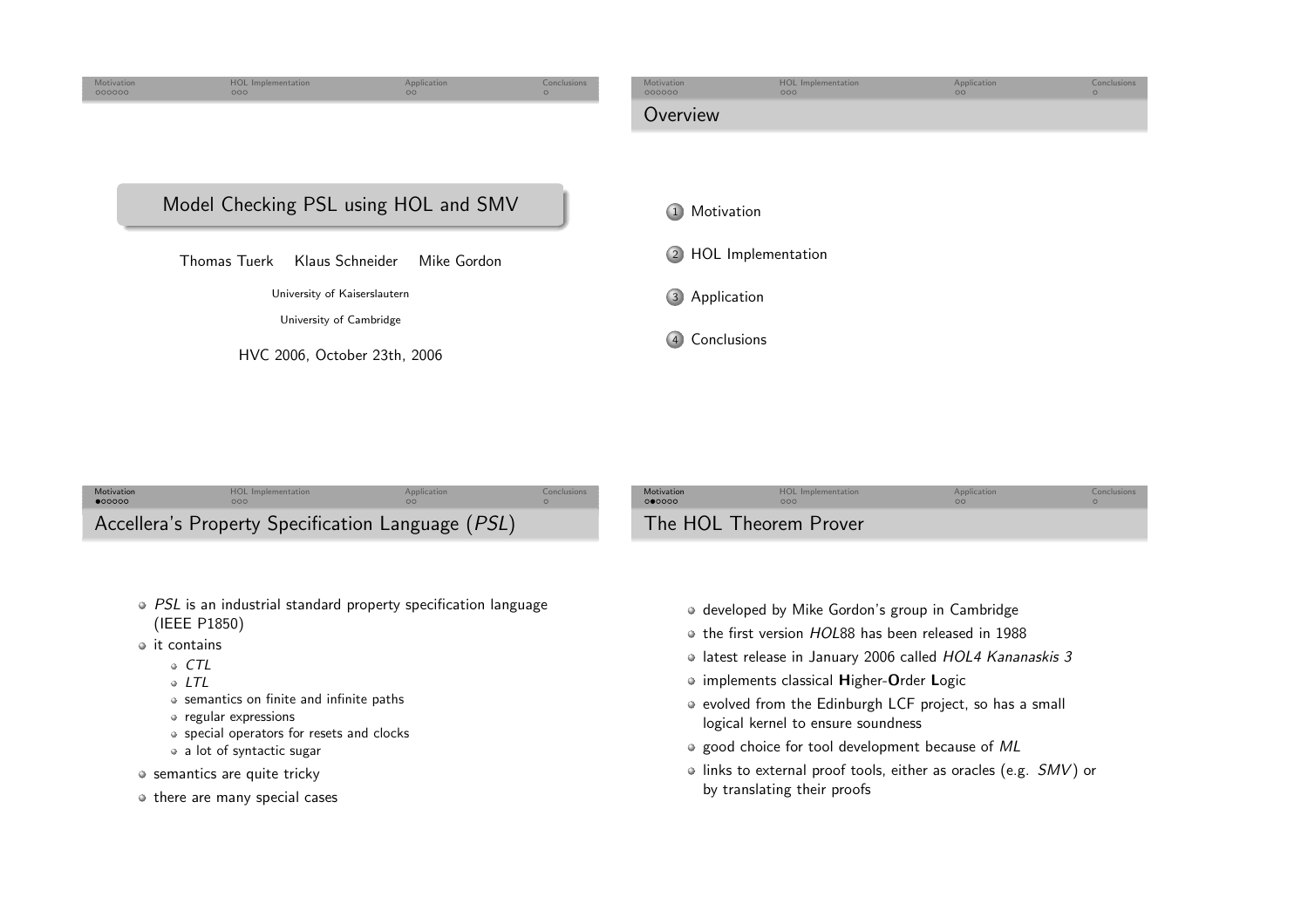### [Motivation](#page-0-0)<br>000000 **n HOL [Implementation](#page-2-0) [Application](#page-2-0) Application** [Conclusions](#page-3-0)

# Why use *HOL* for *PSL* problems?

#### **Drawbacks**

- even modelling simple formalisms or non optimised algorithmsin *HOL* takes a long time
- many things obvious to human beings are difficult to formalise
- resulting tools are very slow

### ... but

- PSL semantics are tricky
- $\circ$  it's very easy to develop algorithms that do not consider all special cases
- o correct implementations may be even more difficult to produce
- results of our *HOL* tools are **proved** to be correct

| Motivation                 | HOL Implementation | Application | Conclusions |  |
|----------------------------|--------------------|-------------|-------------|--|
| 000000                     | $\bullet$          | $\Omega$    |             |  |
| <b>Embedded Formalisms</b> |                    |             |             |  |

- deep embeddings of important formalisms for model checking:
	- PSL with help from C. Eisner and D. Fisman
	- $0$  LTL
	- RLTL
	- CTL, FairCTL, CTL<sup>∗</sup>
	- Kripke structures, symbolically and explicitly represented
	- automaton formulae, i. e. symbolically representednondeterministic and universal  $\omega$ -automata
	- explicitly represented nondeterministic and universal  $\omega$ -automata
	- alternating  $\omega$ -automata

| Motivation | <b>HOL</b> Implementation | Application | Conclusions |
|------------|---------------------------|-------------|-------------|
| 000000     | 000                       | $\circ$     |             |
| Our Goals  |                           |             |             |

- develop <sup>a</sup> framework for PSL model checking
- framework should be usable for
	- playing with PSL semantics
	- exploration of new ideas, algorithms
	- verification of PSL model checking algorithms
	- validation of existing tools
- as part of this framework (partly) verified *PSL* model checking should be provided



| Motivation | <b>HOL</b> Implementation | Application | Conclusions |
|------------|---------------------------|-------------|-------------|
| 000000     | $\Omega$                  | $\Omega$    |             |
|            | Verified Translations     |             |             |



- 2) by Armoni, Bustan, Kupferman and Vardi (TACAS 2003)
- 3) by Schneider

#### Restriction

regular expressions can not be handled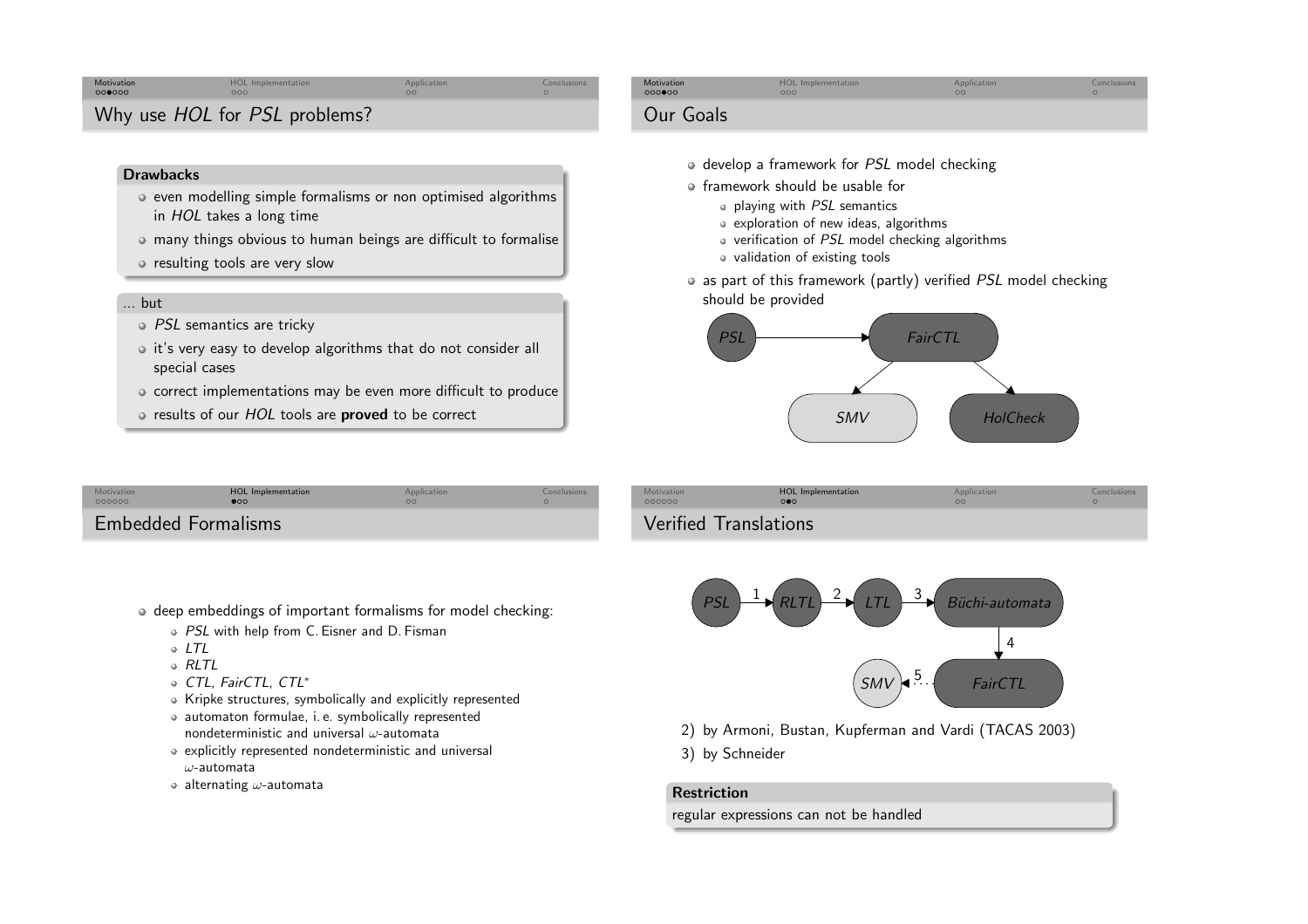### <span id="page-2-0"></span>[Motivation](#page-0-0)<br>000000 **HOL [Implementation](#page-2-0)**<br>  $\begin{array}{ccc}\n\bullet & \bullet & \bullet \\
\bullet & \bullet & \bullet\n\end{array}$ <br>  $\begin{array}{ccc}\n\bullet & \bullet & \bullet \\
\bullet & \bullet & \bullet\n\end{array}$ <br>  $\begin{array}{ccc}\n\bullet & \bullet & \bullet \\
\bullet & \bullet & \bullet \\
\bullet & \bullet & \bullet\n\end{array}$ <br>
<br>  $\begin{array}{ccc}\n\bullet & \bullet & \bullet \\
\bullet & \bullet & \bullet\n\end{array}$ <br>
<br>  $\begin{array}{ccc}\n\bullet & \bullet & \bullet \\
\bullet & \bullet & \bullet\n\end{array}$ HOL implementation

# Validation of RuleBase's method to handle PSL

- main focus of this work is on implementation
- $\bullet$  just minor additions to existing algorithms
- but implementation in HOL means a very formal, machine-readable proof
- such proofs are interesting
- most proofs exist in two versions
	- <sup>a</sup> clean version used for proving additional theorems
	- <sup>a</sup> specialised, difficult to read version for automation
- ML functions allow automated PSL model checking using the external model checker *SMV*

IBM's *RuleBase* is essentially a *FairCTL* model checker

 $HOL$  [Implementation](#page-2-0)  $\bigoplus_{n=0}^{\infty}$ 

- to handle <sup>a</sup> PSL specification, it is translated to
	- <sup>a</sup> satellite automaton <sup>A</sup>
	- <sup>a</sup> CTL formula of the form AG p,
- thus  $\mathit{PSL}$  specifications are translated to  $\omega$ -automata
- $\bullet$  this preprocessing step is a blackbox to us
- is this preprocession step correct?

#### HOL [Implementation](#page-2-0) **[Application](#page-2-0)** [Conclusions](#page-3-0) Motivatio 000000 Validation of RuleBase's method to handle PSL II

- given *PSL* specification *f*
- use  $\mathit{RuleBase}$  to translate  $f$  to  $\omega$ -automaton  $\mathfrak{A}_1$
- use our framework to translate (provably correct)  $f$  to  $\mathfrak{A}_{2}$
- check that  $\mathfrak{A}_1$  and  $\mathfrak{A}_2$  are equivalent
- therefore, translate this equivalence check inside HOL to <sup>a</sup> FairCTL model checking problem
- use a model checker like  $SMV$  to check
- we detected an incorrectness (unknown to us, but known toIBM) in the implementation of clocked aborts

#### Conclusions

Motivatio

000000

[Motivation](#page-0-0)<br>000000

we implemented a framework for model checking *PSL* in HOL

n and the HOL [Implementation](#page-2-0) and [Application](#page-2-0) Application [Conclusions](#page-3-0) Conclusions

- (partly) verified PSL model checking can be done using HOL and SMV
- this framework can be used for industrial applications
- automated model checking is limited to PSL without regular expressions at the moment

#### Future Work

- extend the subset of *PSL* that can be handled to full *PSL* using e. g. ideas from *PSL Model Checking and Run-time*<br>Version in Territory 2 level 2 Persian in 2 level 2 Persian in 2 level 2 Persian in 2 level 2 Persian in 2 lev Verification via Testers by A. Zaks and A. Pnueli
- build an interface to HolCheck to allow fully verified PSLmodel checking